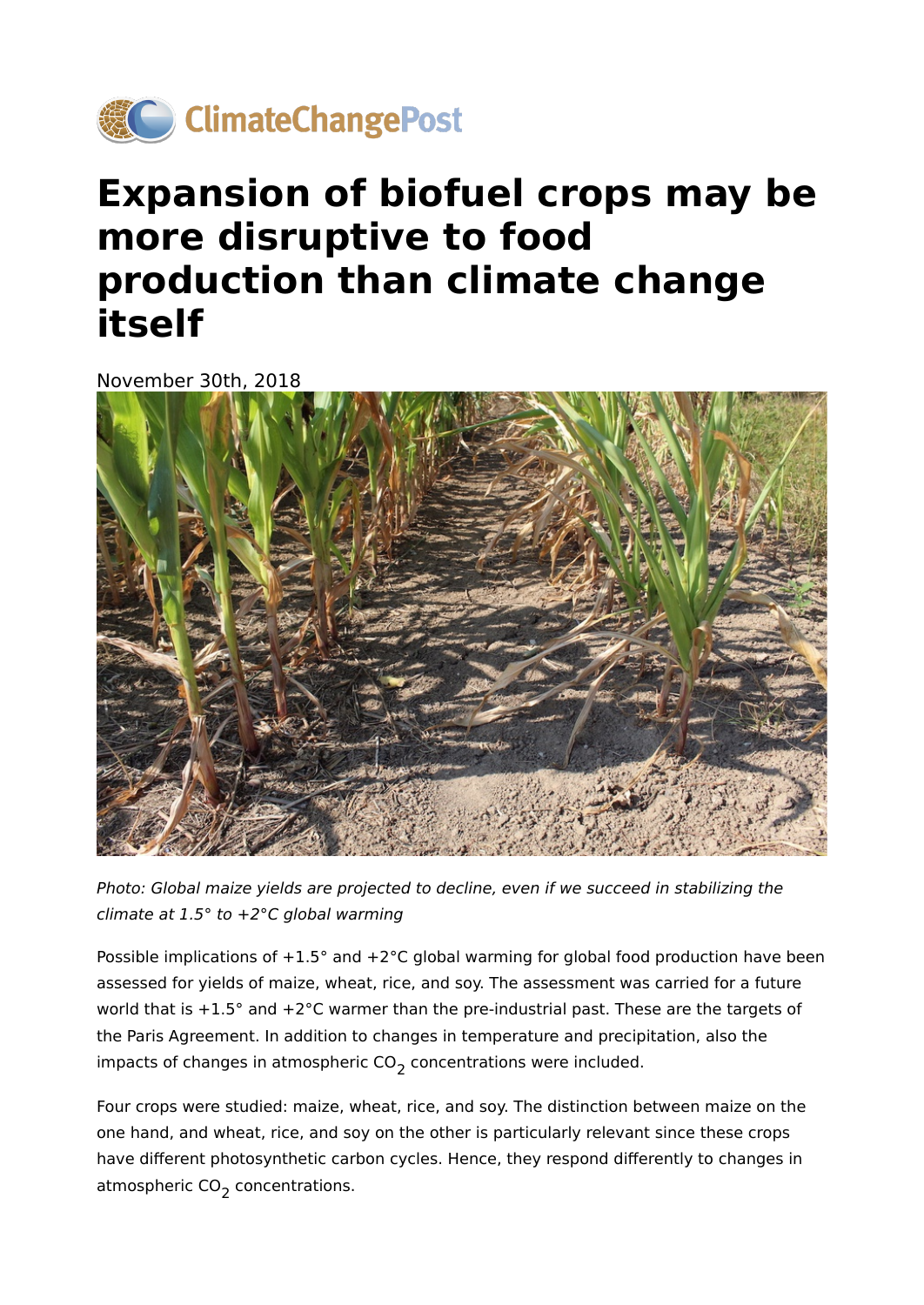## **Rainfed crop yields in a +1.5°C World**

Maize yields decline in most areas in a  $+1.5^{\circ}$ C World. Wheat yields also decline (<5%) in major wheat belts of the North American Great Plains and Europe. Larger losses are evident in the northern Murray-Darling Basin of Australia, eastern South Africa, and northern Argentina, while western Asia and the North China Plain see substantial yield increases.

Rice yield changes are small over the major production regions in Asia, while increases are projected over tropical Africa and South America. Soy yields are projected to improve over much of Eastern Europe and northwestern Asia, and slightly decrease over the interior of North America and equatorward portions of South America and East Asia.

### **Rainfed crop yields in a +2°C World**

When global warming moves from  $+1.5^{\circ}$  to  $+2^{\circ}$ C, maize yields decline further, up to about -5% compared with the current situation. Wheat and rice yields increase slightly (+1 to  $+2\%$ ), and soybean yields increase more substantially ( $+8\%$ ).

### **Irrigated crop yields**

Irrigated crops respond in much the same way as rainfed crops. In both the  $+1.5^{\circ}$  and  $+2^{\circ}$ C Worlds, irrigated maize losses are large over much of North America, China, and southern Europe, while yields are reduced for the irrigated wheat basket of South Asia.

## The benefits of higher CO<sub>2</sub> concentrations

 $CO<sub>2</sub>$  effects are widely understood to be positive even as the magnitude of this benefit is uncertain. Overall there is strong agreement that crops like wheat, rice, and soy benefit more from higher  $CO<sub>2</sub>$ -levels than crops like maize.

Without CO<sub>2</sub> effects, the production of all four crops would be lower in a + 2°C World compared with the current situation. Thanks to the  $CO<sub>2</sub>$  effects, however, wheat, rice, and soy yields improve in the + 2°C World: in nearly all world regions the  $CO<sub>2</sub>$  fertilization effect largely overcomes negative impacts of temperature and precipitation. For maize yields, this beneficial  $CO<sub>2</sub>$  effect is much lower and yields decline further as temperatures rise to the +2°C World.

#### **Global market responses**

In the +1.5°C World, reductions in maize and rice production drive up their prices, increasing cropped area to make up for production gaps. Wheat prices and area also increase despite nearly flat global production levels, likely carried upward by pressure on maize and rice. Increases in soy production may lead to declining area and lower prices.

Maize production declines further in the +2°C World. The production of wheat, rice, and soy, however, increases compared to a future without climate change. This results in continued